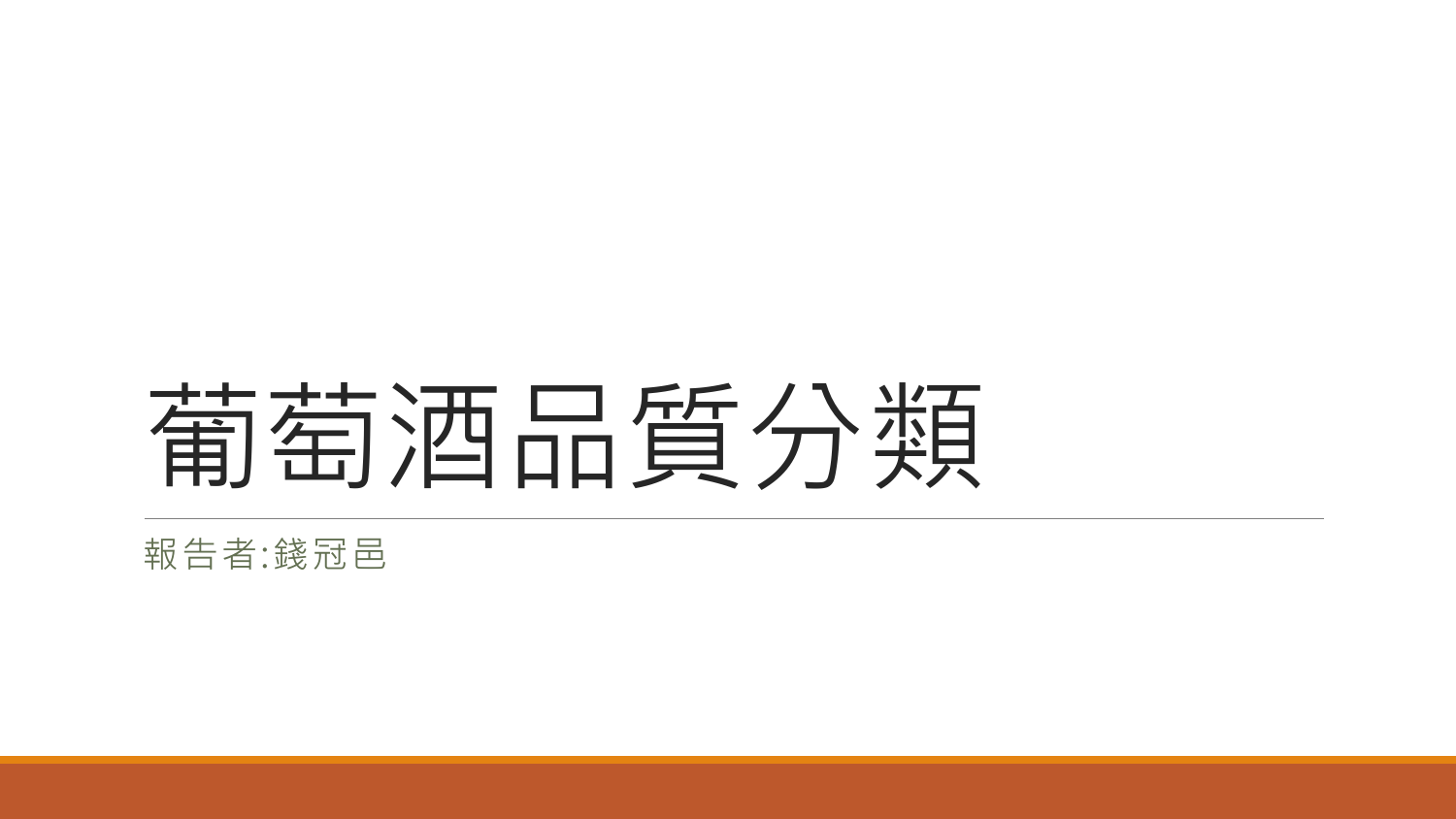### **Outline**

### 資料簡介

- 透過不同分類方法將資料分類
	- 1. 所有資料視為Training Data
	- 2. 分為Training Data與Testing Data



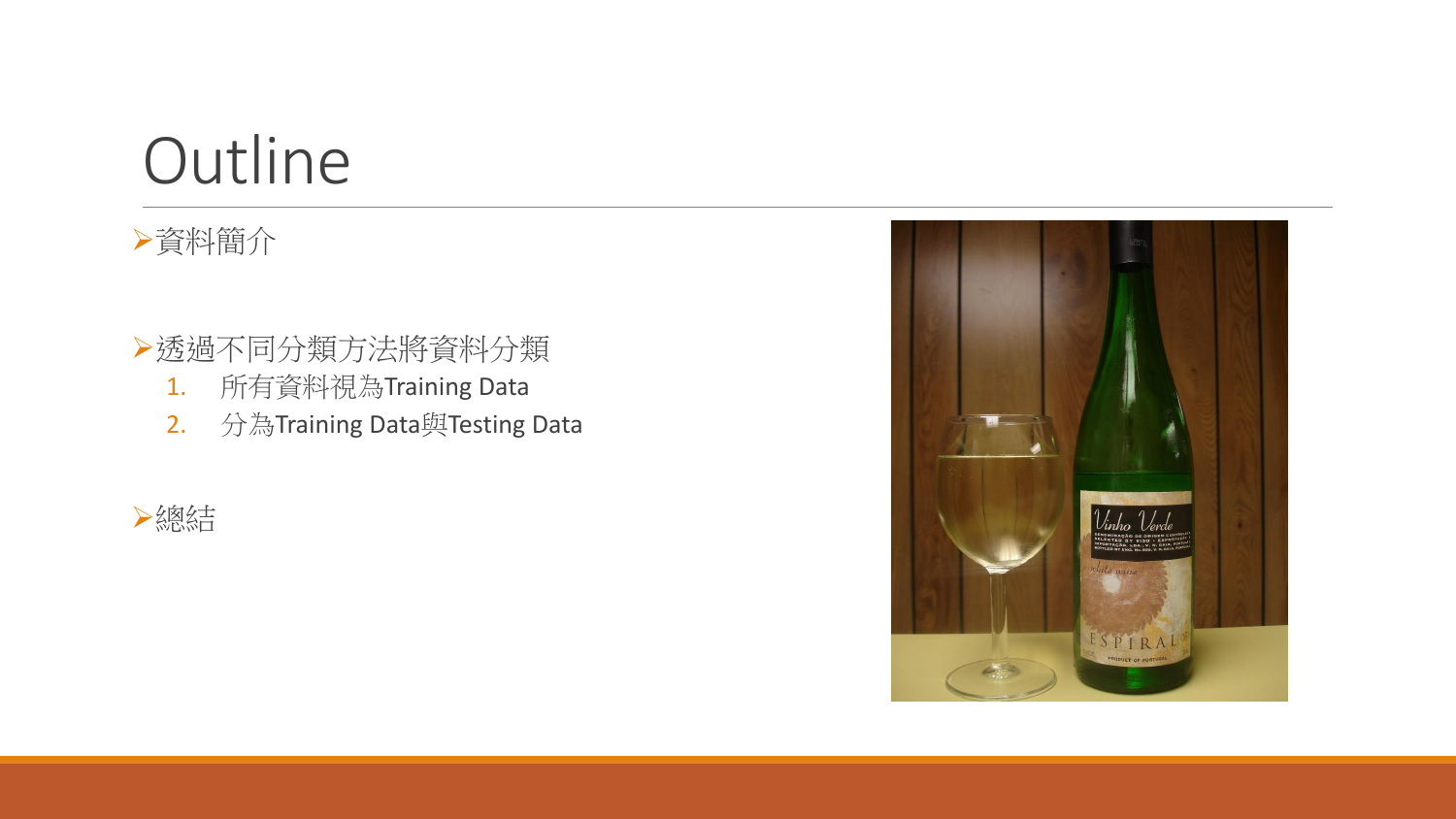

資料來源: UCI Machine Learning Repository\*

資料量:

• 白葡萄酒4898筆

葡萄牙"Vinho Verde" 地區的葡萄酒資料 資料變數皆使用儀器測量的資料

由葡萄酒的化學性質來分辨葡萄酒的好壞

- 不包含品牌、價格、葡萄類型
- 好壞以酒的品質分數評估(0~10分)

品質分數分類:

- 分兩類: High(≥6)、Low(<6)
- 分七類



\*P. Cortez, A. Cerdeira, F. Almeida, T. Matos and J. Reis. (2009). Modeling wine preferences by data mining from physicochemical properties. *In Decision Support Systems, Elsevier* 47, 547-553.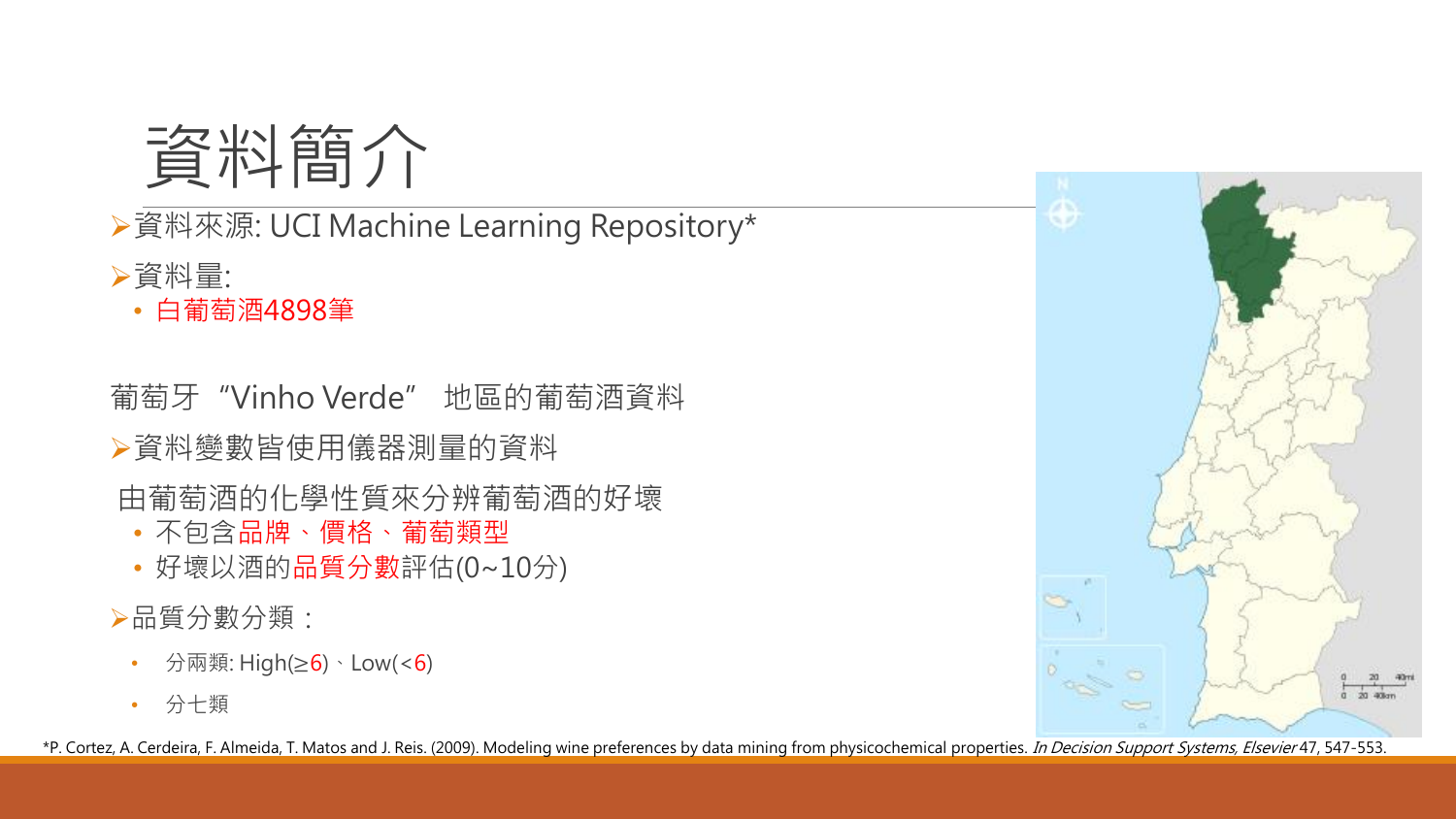## Unsupervised 分類結果



分兩類

#### Kmeans 華德法

|                | Low  | <b>High</b> |
|----------------|------|-------------|
| G1             | 1129 | 1744        |
| G <sub>2</sub> | 511  | 1514        |

|         |                | $\overline{\mathbf{3}}$ | 4              | 5   | 6   | 7   | 8  | 9                |    |
|---------|----------------|-------------------------|----------------|-----|-----|-----|----|------------------|----|
| 七類<br>分 | G <sub>1</sub> | $\sqrt{6}$              | $8\,$          | 161 | 151 | 17  | 6  | $\theta$         | G: |
|         | G <sub>2</sub> | $\mathfrak{Z}$          | 37             | 174 | 452 | 218 | 43 | $\mathbf{1}$     | G2 |
|         | G <sub>3</sub> | $\theta$                | $\overline{7}$ | 118 | 396 | 222 | 49 | $\mathfrak{Z}$   | G3 |
|         | G <sub>4</sub> | 3                       | 34             | 360 | 328 | 58  | 14 | $\theta$         | G4 |
|         | G <sub>5</sub> | $\overline{2}$          | 27             | 236 | 283 | 117 | 14 | $\mathbf{1}$     | G! |
|         | G <sub>6</sub> | $\overline{2}$          | 11             | 305 | 439 | 182 | 36 | $\boldsymbol{0}$ | G  |
|         | G7             | $\overline{4}$          | 39             | 103 | 149 | 66  | 13 | $\sqrt{0}$       | G. |

|                | 3              | 4              | 5   | 6   | 7   | 8  | 9              |
|----------------|----------------|----------------|-----|-----|-----|----|----------------|
| G <sub>1</sub> | $\overline{4}$ | $\overline{7}$ | 133 | 129 | 13  | 6  | $\overline{0}$ |
| G <sub>2</sub> | $\overline{2}$ | 20             | 177 | 438 | 214 | 46 | $\overline{2}$ |
| G <sub>3</sub> | $\overline{2}$ | $\overline{7}$ | 230 | 336 | 139 | 33 | $\mathbf{1}$   |
| G <sub>4</sub> | $\overline{4}$ | 43             | 102 | 132 | 52  | 9  | $\overline{0}$ |
| G <sub>5</sub> | $\overline{2}$ | 29             | 132 | 383 | 198 | 39 | $\mathbf{1}$   |
| G <sub>6</sub> | $\mathbf{1}$   | 19             | 280 | 387 | 171 | 24 | $\mathbf{1}$   |
| G7             | 5              | 38             | 403 | 393 | 93  | 18 | $\overline{0}$ |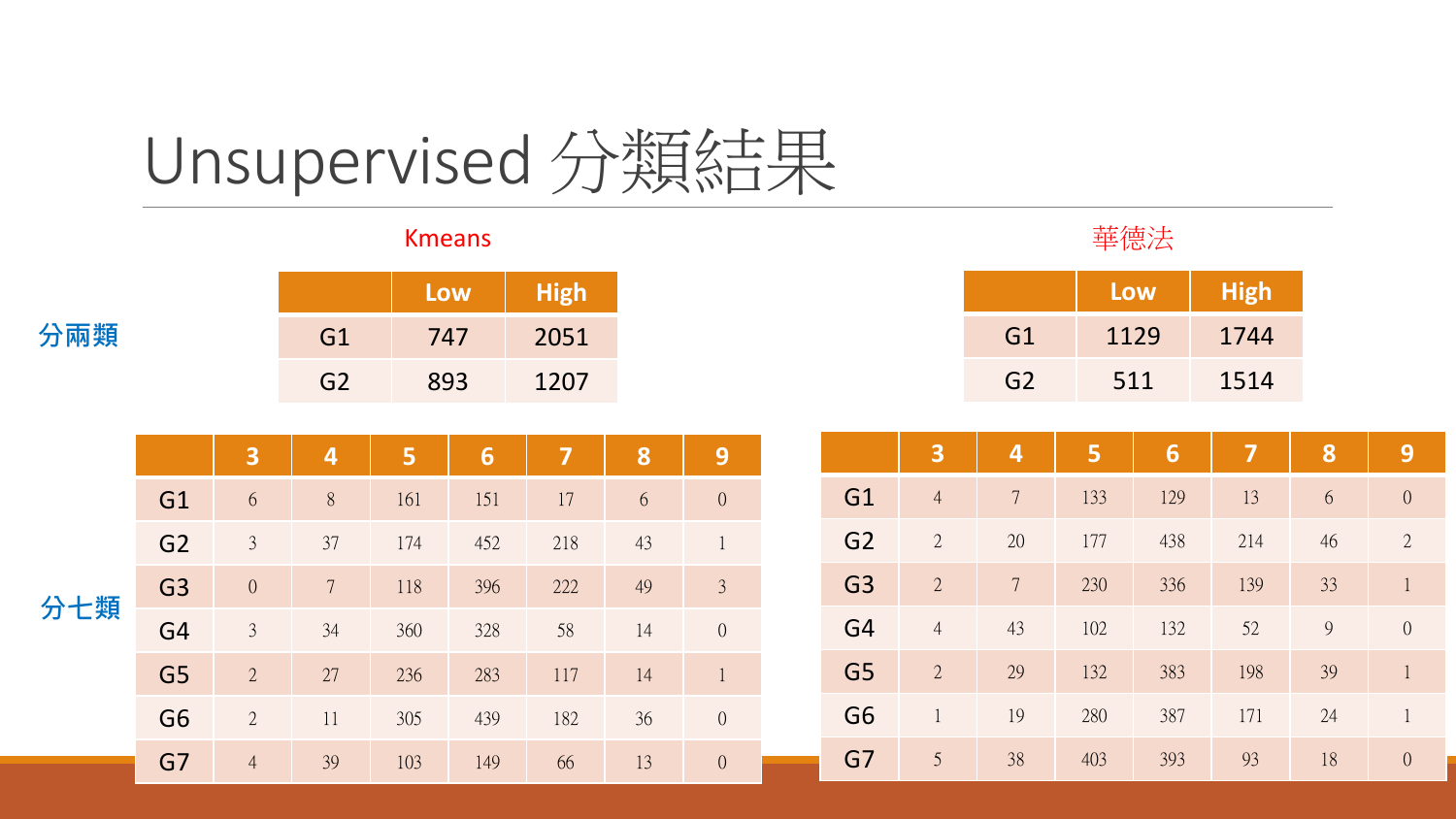

- ▶將資料取後不放回的分法,分為:
	- 1. Training Data: 70%
	- 2. Testing Data: 30%
- 分類方法: CART、C5.0、Random Forest、SVM、KSVM
- ▶重複次數: 100次
- PCA為選取6個主成份

#### 評估指標

- 1. 前五個重要變數
- 2. Accuracy
- 3. f1=Precision×Recall
- 4. dev.norm= $-2 \times log(L) / n$
- accuracy and  $f1 \Rightarrow$  higher; deviance  $\Rightarrow$  lower

|                    | 預測類別<br>實際類別              | Class $1(T)$        |                      | Class 2 (F)        |                               |
|--------------------|---------------------------|---------------------|----------------------|--------------------|-------------------------------|
|                    | Class $1(T)$              | MTP (True Positive) | FN (False Negative)* |                    |                               |
|                    | Class $2(F)$              | FP (False Positive) |                      | TN (True Negative) |                               |
| 準確率<br>(Precision) | 預測類別中,有多少比率的資料剛<br>好屬於該類別 |                     |                      |                    | TР<br>$p = \frac{T}{TP + FP}$ |
| 回想率<br>(Recall)    | 實際為某類別,且被判為該類別的<br>比率     |                     |                      |                    | TР<br>$TP + FN$               |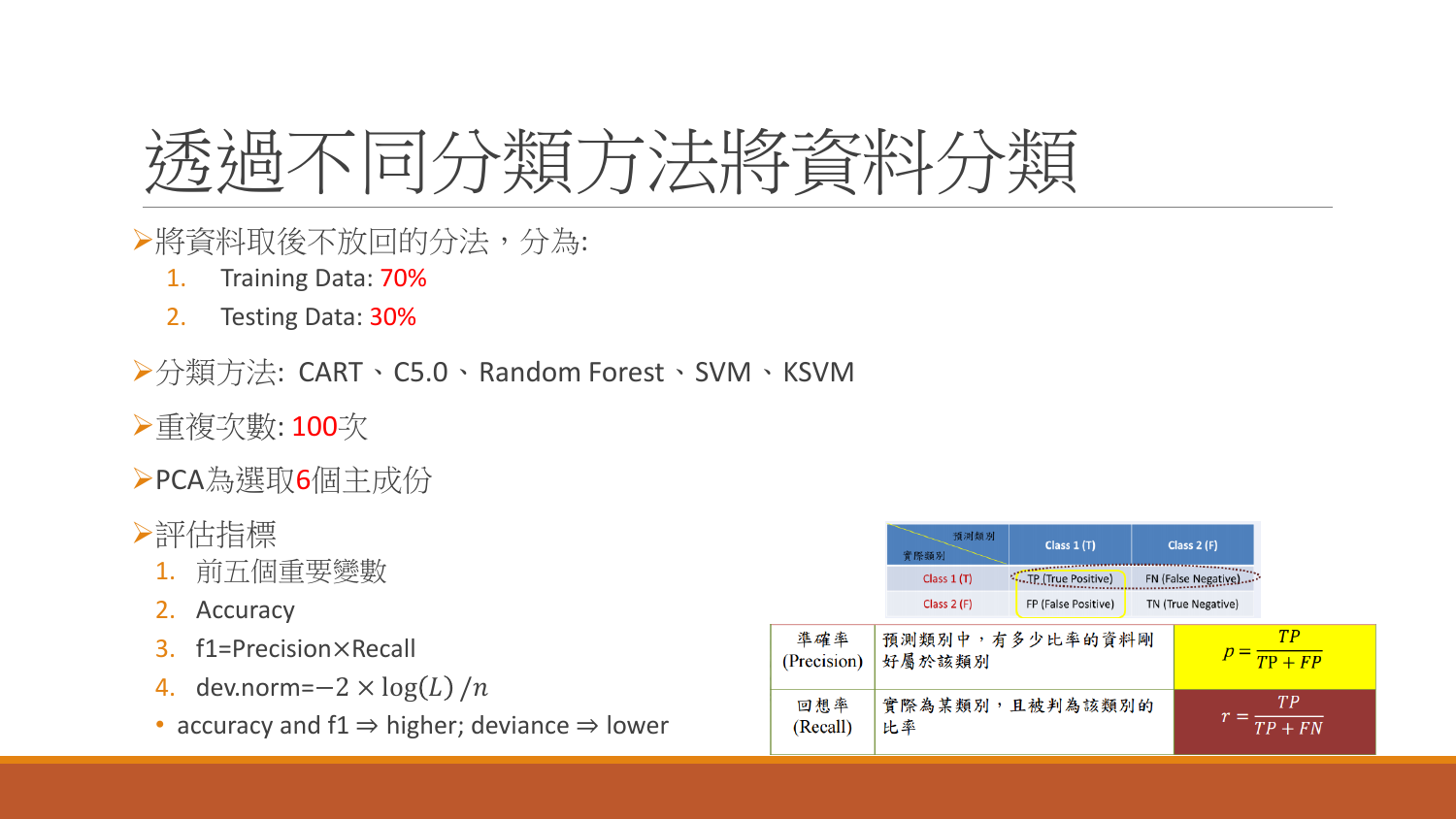### CART

▶比較在有修剪的模型下,有無PCA的表現

|                |          | <b>Without PCA</b> |          |             |                |          | with PCA |          |             |
|----------------|----------|--------------------|----------|-------------|----------------|----------|----------|----------|-------------|
| Data           | Accuracy | f1                 | dev.norm | <b>Node</b> | Data           | Accuracy | f1       | dev.norm | <b>Node</b> |
| Training       | 0.8243   | 0.7611             | 0.8773   | 45.17       | Training       | 0.8069   | 0.7453   | 0.9361   | 61.11       |
| <b>Testing</b> | 0.7622   | 0.6842             | 1.1941   |             | <b>Testing</b> | 0.7289   | 0.6520   | 1.3470   |             |

評估指標中,不做PCA效果較佳,而分支數也比較多,但數值結果差異並不太大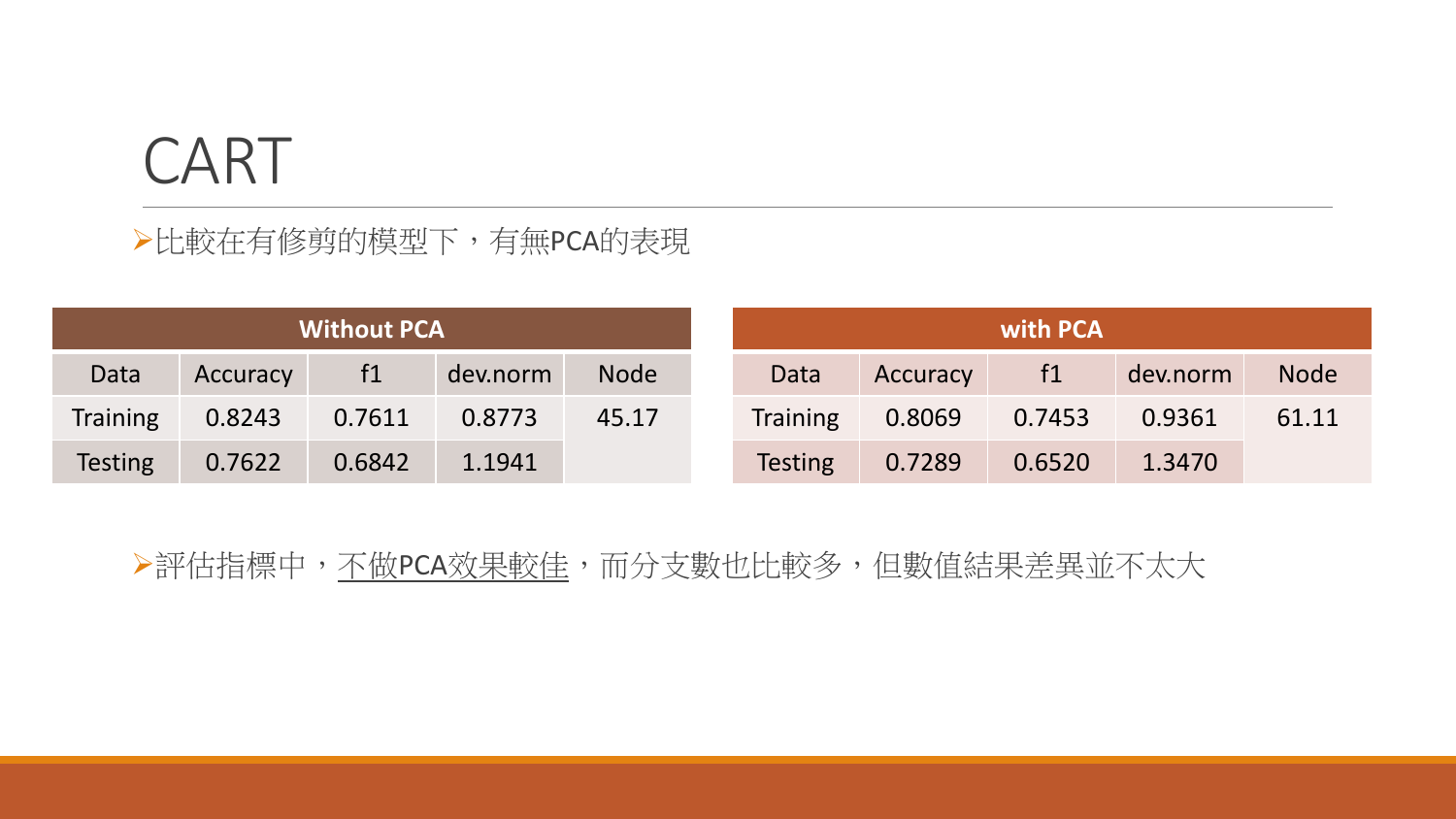### SVM & KSVM with PCA

兩個方法在Testing Data上的表現差不多

而比較不做PCA的SVM & KSVM評估指標, 不做PCA的SVM & KSVM表現較佳

| <b>SVM</b>      |                 |        |          |  |  |  |  |
|-----------------|-----------------|--------|----------|--|--|--|--|
| Data            | <b>Accuracy</b> | $f_1$  | dev.norm |  |  |  |  |
| <b>Training</b> | 0.7317          | 0.6855 | 14.83    |  |  |  |  |
| <b>Testing</b>  | 0.7224          | 0.6751 | 15.34    |  |  |  |  |
| <b>KSVM_au</b>  |                 |        |          |  |  |  |  |
| Data            | <b>Accuracy</b> | f1     | dev.norm |  |  |  |  |
| <b>Training</b> | 0.7523          | 0.6966 | 13.69    |  |  |  |  |
| <b>Testing</b>  | 0.7327          | 0.6754 | 14.77    |  |  |  |  |

註: paper上accuracy: 0.5030~0.8680

paper為一選模方法,該方法不同參數有不同accuracy